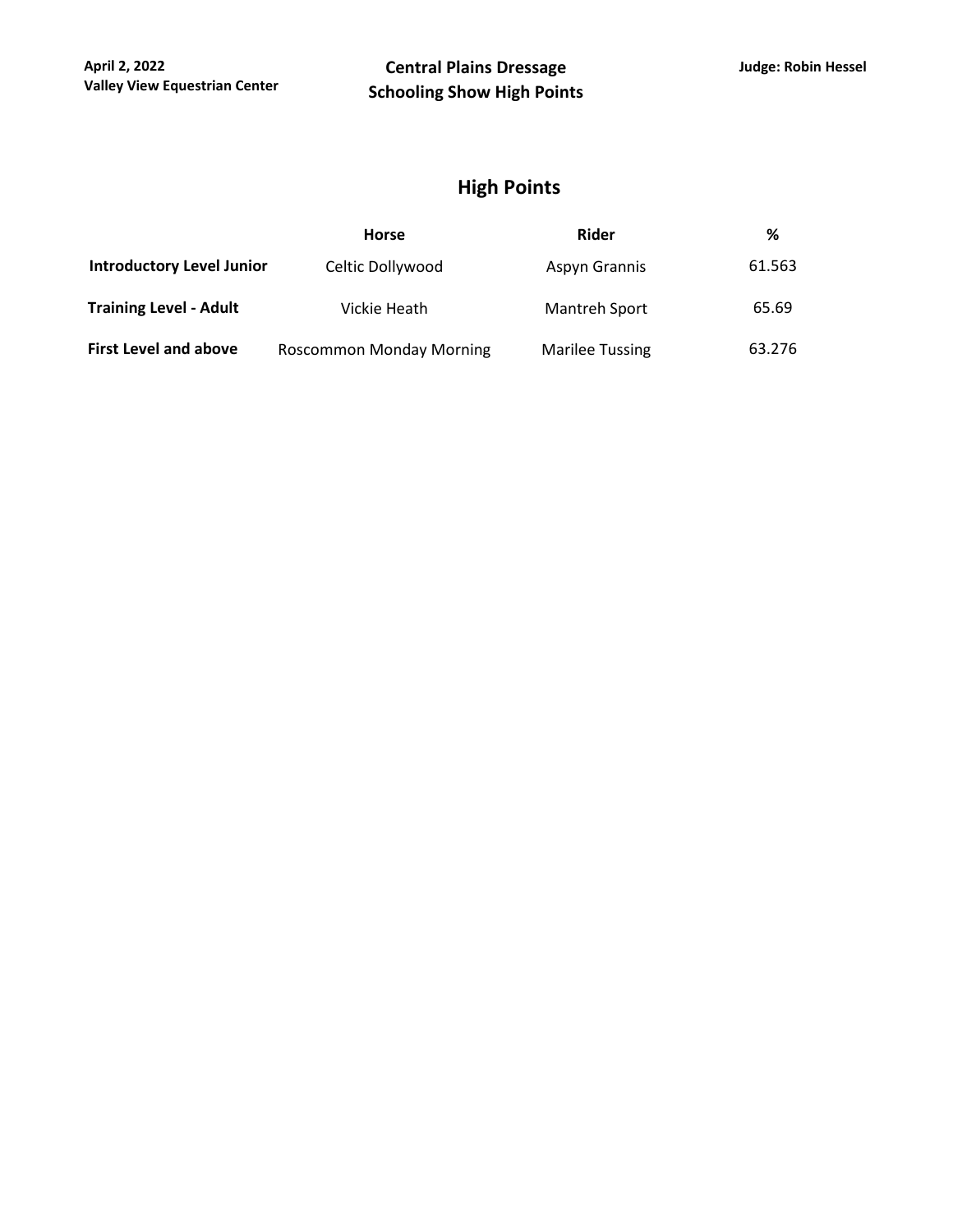## **Lead Line**

| (C) Hessel,<br>268 Nora Dye      | Rowan                                            | <b>Online Test Place Holder</b>    | JR/YR                | 0.0   | $0.000\%$     | 1              |
|----------------------------------|--------------------------------------------------|------------------------------------|----------------------|-------|---------------|----------------|
| <b>Introductory Level Test A</b> |                                                  |                                    |                      |       |               |                |
| (C) Hessel,                      |                                                  |                                    |                      |       |               |                |
| 29 Maggie McGauigh               | Tony                                             | Introductory Walk-Trot Test A 2019 | JR/YR                | 96.0  | 60.000%       | 1              |
| 299 Aspyn Grannis                | Celtic Dollywood                                 | Introductory Walk-Trot Test A 2019 | JR/YR                | 94.0  | 58.750%       | $\overline{2}$ |
| 153 Braylee Dugat                | Rowan                                            | Introductory Walk-Trot Test A 2019 | JR/YR                | 91.0  | 56.875%       | 3              |
| <b>Introductory Level Test B</b> |                                                  |                                    |                      |       |               |                |
| (C) Hessel,                      |                                                  |                                    |                      |       |               |                |
| 299 Aspyn Grannis                | Celtic Dollywood                                 | Introductory Walk-Trot Test B 2019 | JR/YR                | 98.5  | 61.563%       | 1              |
| 29 Maggie McGauigh               | Tony                                             | Introductory Walk-Trot Test B 2019 | JR/YR                | 92.5  | 57.813%       | $\overline{2}$ |
| 153 Braylee Dugat                | Rowan                                            | Introductory Walk-Trot Test B 2019 | JR/YR                | 91.5  | 57.188%       | 3              |
| <b>Training Level Test 1</b>     |                                                  |                                    |                      |       |               |                |
| (C) Hessel,                      |                                                  |                                    |                      |       |               |                |
| 36 Vickie Heath                  | Mantreh Sport                                    | Training Level, Test 1 2019        | <b>Adult Amateur</b> | 167.0 | 64.231%       | 1              |
| 44 Andrea Markiewicz             | Spit                                             | Training Level, Test 1 2019        | <b>Adult Amateur</b> | 159.5 | 61.346%       | $\overline{2}$ |
| <b>Training Level Test 2</b>     |                                                  |                                    |                      |       |               |                |
| (C) Hessel,                      |                                                  |                                    |                      |       |               |                |
| 36 Vickie Heath                  | Mantreh Sport                                    | Training Level, Test 2 2019        | <b>Adult Amateur</b> | 190.5 | 65.690%       | 1              |
| 77 Kristin Toffoli               | Apollo                                           | Training Level, Test 2 2019        | <b>Adult Amateur</b> | 179.5 | 61.897%       | $\overline{2}$ |
| 44 Andrea Markiewicz             | Spit                                             | Training Level, Test 2 2019        | <b>Adult Amateur</b> | 173.5 | 59.828%       | 3              |
| <b>Training Level Test 3</b>     |                                                  |                                    |                      |       |               |                |
| (C) Hessel,                      |                                                  |                                    |                      |       |               |                |
| 36 Vickie Heath                  | Mantreh Sport                                    | Training Level, Test 3 2019        | <b>Adult Amateur</b> | 187.0 | 64.483%       | 1              |
| 77 Kristin Toffoli               | Apollo                                           | Training Level, Test 3 2019        | <b>Adult Amateur</b> | 154.0 | 53.103%       | $\overline{2}$ |
| <b>First Level Test 1</b>        |                                                  |                                    |                      |       |               |                |
| (C) Hessel,                      |                                                  |                                    |                      |       |               |                |
| 95 Marilee Tussing               | Roscommon Monday Mornin First Level, Test 1 2019 |                                    | Open                 |       | 183.5 63.276% | 1              |
| <b>Second Level Test 1</b>       |                                                  |                                    |                      |       |               |                |
| (C) Hessel,                      |                                                  |                                    |                      |       |               |                |
| 169 Elizabeth Ontiveros          | LV High Country Wrangler                         | Second Level, Test 1 2019          | JR/YR                |       | 218.5 59.054% | 1              |
| <b>Fourth Level Test 1</b>       |                                                  |                                    |                      |       |               |                |
| (C) Hessel,                      |                                                  |                                    |                      |       |               |                |
| 295 Katie Edsall                 | Constatijn                                       | Fourth Level, Test 1 2019          | <b>Adult Amateur</b> |       | 237.0 60.769% | 1              |
| <b>Fourth Level Test 2</b>       |                                                  |                                    |                      |       |               |                |
| (C) Hessel,                      |                                                  |                                    |                      |       |               |                |
| 295 Katie Edsall                 | Constatijn                                       | Fourth Level, Test 2 2019          | <b>Adult Amateur</b> |       | 231.5 60.921% | 1              |
|                                  |                                                  |                                    |                      |       |               |                |